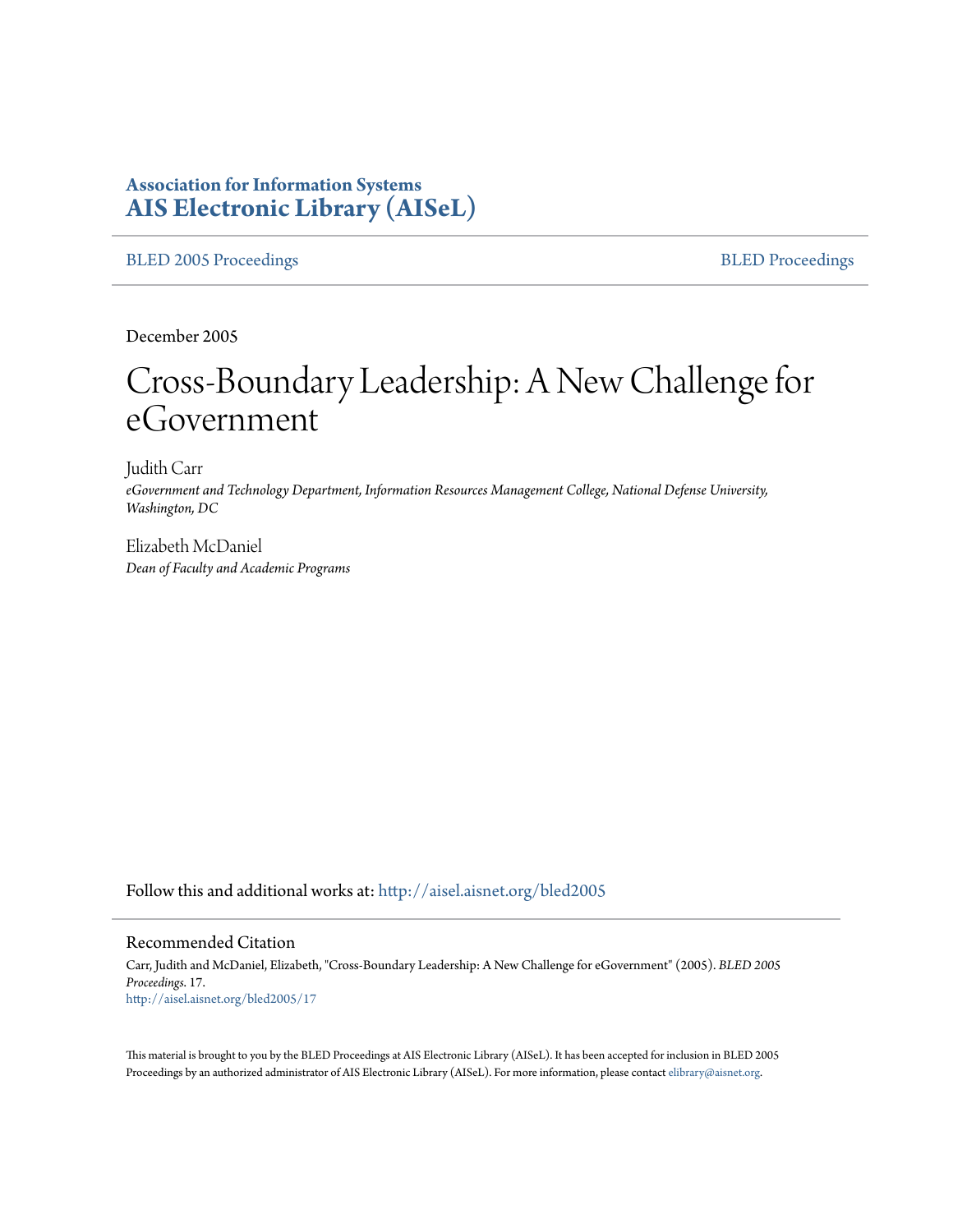# **18th Bled eConference**

#### **eIntegration in Action**

Bled, Slovenia, June 6 - 8, 2005

# **Cross-Boundary Leadership: A New Challenge for eGovernment**

#### **Elizabeth A. McDaniel**

Dean of Faculty and Academic Programs, mcdaniele@ndu.edu

#### **Judith A. Carr**

#### Chair, eGovernment and Technology Department, Information Resources Management College, National Defense University, Washington, DC, United States carrj@ndu.edu

#### **Abstract**

*To achieve the vision of eGovernment, organizations across the U.S. federal, state, and local government are challenged to improve efficiency and effectiveness, and to afford citizens the same access to information and services they have come to expect from eCommerce. eGovernment also has the potential to foster participation in governance. To achieve eGovernment objectives, leaders must collaborate across boundaries with their counterparts in other departments, organizations, and levels of government. In 2002, the Information Resources Management College (IRMC), National Defense University (NDU) began focusing on the development of cross-boundary leadership as the foundation of its new eGovernment Leadership Certificate.* 

### **1. Introduction**

Government is in the throes of revolutionary change. Spawned by the great possibilities of the Internet and the fact that we are living in an increasingly interconnected society, the public sector is radically changing the way it orchestrates the "business of government." Three key forces are driving this monumental change. Citizens, enamored with the anywhere-anytime service delivery models of eCommerce leaders such as eBay and Amazon.com, are demanding the same ease of access to government services. World events such as the 9/11 terrorist attacks on the United States have driven home the need for government to share information in real time and this requires multiple levels of connectivity. Lastly, legislation crossing the spectrum of government has been enacted holding agencies accountable for streamlining operations, optimizing efficiencies and implementing eGovernment service delivery models. Stepping up the pressure, U.S. President George W. Bush identified electronic government as one of the key elements in his first-term *President's Management Agenda*.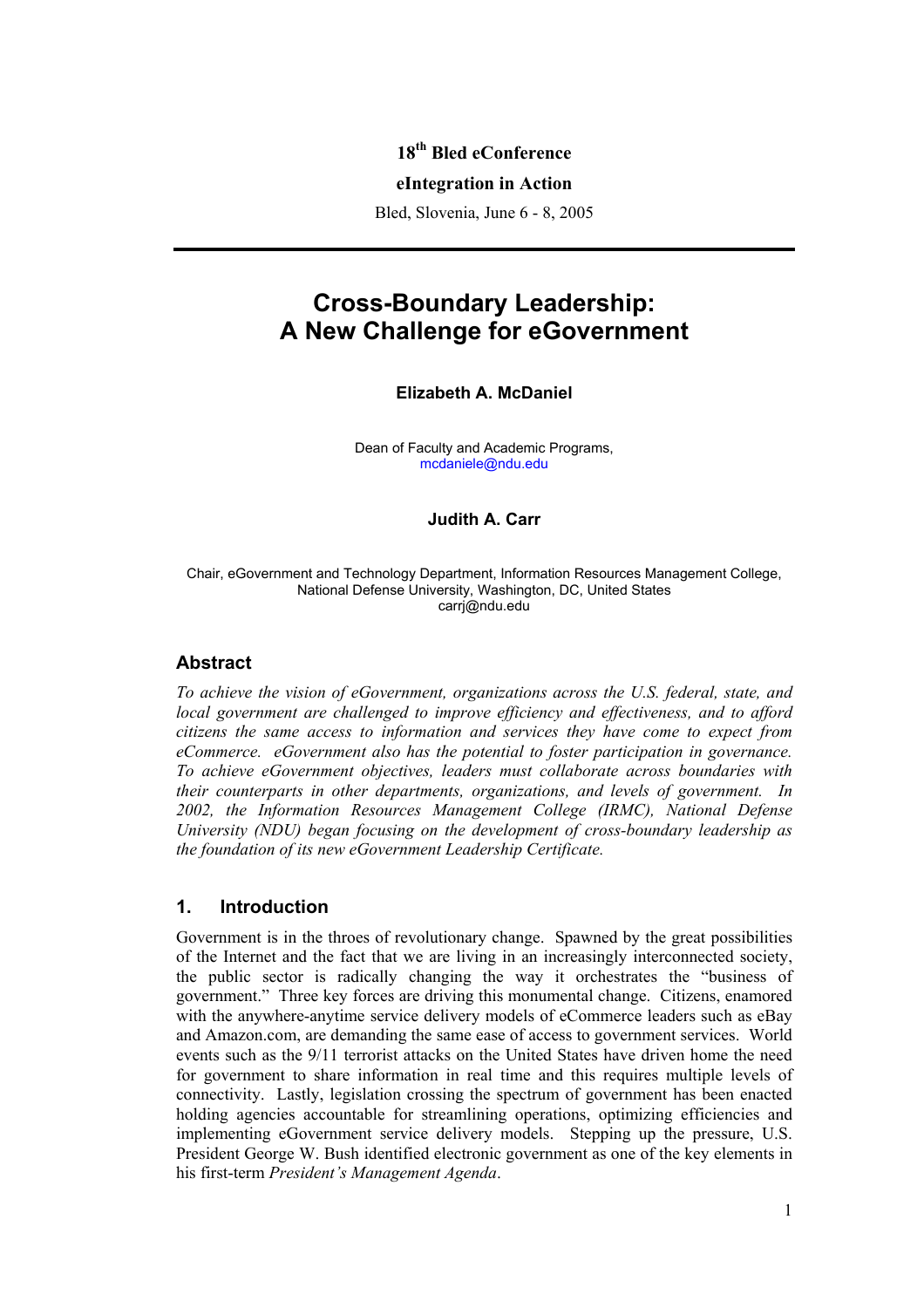A wide range of eGovernment initiatives in the United States have been implemented in response to citizen demand for an "intelligently integrated" approach to service delivery, also called services without boundaries (Ready, 2004). Agencies have been called upon to blend the lines between agencies at a time when the internal focus is on streamlining, cost-savings and/or cost-mitigation. The challenge for government is to implement eSolutions across the three elements of eGovernment: government to government, government to business, and government to citizens. To carry forth these eGovernment initiatives, leaders must turn their focus outward to the customer or citizen, while also maintaining a focus on their organizations. Success in the eGovernment arena requires agencies and agency executives to create a new paradigm of leadership and to work together across traditional boundaries to improve services significantly and to reduce operating costs. Effective eGovernment requires a new breed of leadership -- executives with competencies based in collaboration, communication, and enterprise thinking.

The old command-and-control leadership, already under fire by the new generation of workers, suffers greatly in this new environment. Effective leaders of eGovernment initiatives must be enthusiastic and savvy communicators who engage participants through collaboration and partnerships. Together they build new bridges to realign resources, incentives, rewards, and policies to support cross-boundary initiatives. Stewart (2002) captures the essence of cross-boundary leadership:

The collaborative leader brings people together helping them to lay aside differences of power, boundaries, revenues and special interest. They are a convener summoning diverse groups. They operate openly, share power and enjoy the respect of others and are more workhorse than show horse. They give credit to others; are not afraid of diversity and ideas and opinions and do not let them get in the way of the greater group and public interest.

This paper begins with a description of the networked nature of government and builds a case for a new kind of leadership that must emerge to meet the expectations and challenges of eGovernment. The competencies for the new paradigm of leadership form the foundation for a new graduate-level curriculum designed to develop cross-boundary leaders fully capable of stepping up to the challenges of eGovernment in the United States.

# **2. The Evolving Networked Nature of Government**

Organizational hierarchies or bureaucracies were once the familiar representation of government, built to organize decision making and communication through their multiple layers and departmental structures. These bureaucracies, characterized by centralized authority, controlled information, and differentiated talents and functions, led to complexity and the development of specialized units derisively called silos (Toregas, 2002). The effectiveness of hierarchies in today's environment is being challenged by multi-dimensional issues, the overload of information available via the Internet, and the proliferation of human networks of communication and action.

Communication technologies fostering informal communities are fundamentally changing the way businesses, universities, government agencies, and other organizations operate because they bypass the laws of bureaucracy and allow individuals and organizations to connect across boundaries. For the first time, information can be shared in an open environment, one that does not acknowledge hierarchy or rank. Networks provide a vehicle for quick response and are flexible and adaptable, providing the capability for rapid deployment and just-in-time decision making. In short, networks provide the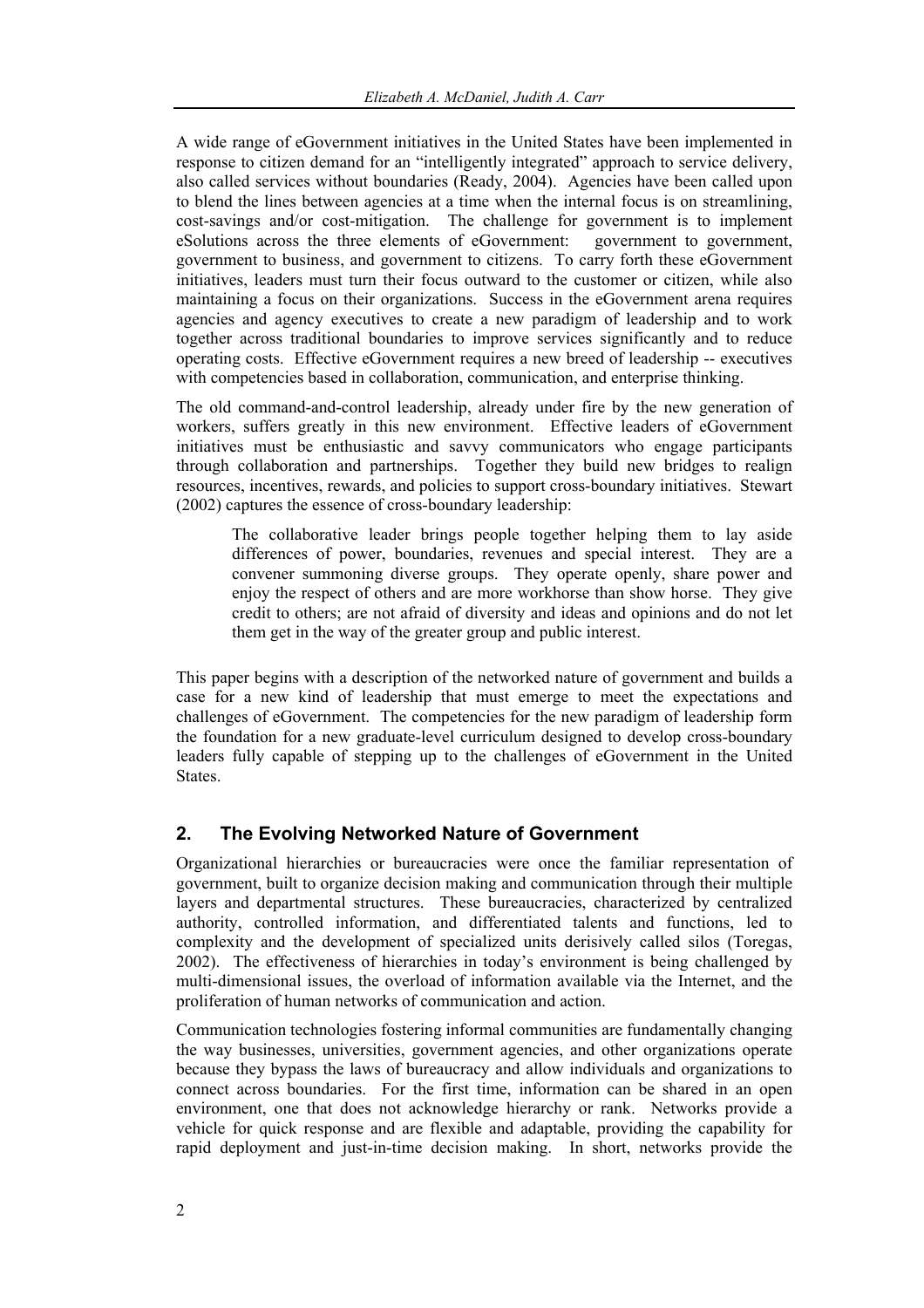technical capability that enables leaders to rise above silo-thinking and address issues at the more global or enterprise level (Grantham and Carr, 2002).

Information sharing is a key element of and a powerful stimulus to building community (Osborne, 2000). Networked communities composed of relatively enduring affiliations of interacting entities are formed on the basis of shared interests, services, missions, customers, suppliers, or other compelling mutual concerns. By their very nature these communities are less directive and more facilitative in providing support, guidance, incentives, and performance evaluation than hierarchies. Members of networks are not inhibited by structure or bureaucracy and tend to upset traditional models of authority as they collaborate across the net. Communities provide a non-traditional option for problem solving, innovating, and driving change. As information becomes more ubiquitous and networks more interoperable, knowledge workers in flatter organizations are empowered to make decisions. The balance of power has shifted and a new breed of leaders, skilled as relationship managers and collaborators, will be required to replace the bureaucrats of today (Grantham and Carr, 2002).

The increasingly networked nature of government is driven by the need to address the complexity of cross-boundary issues, the diffusion of authority, the rapid advances in technology, and public unwillingness to accept and fund poor performance (Linden, 2002). Today's government leaders must be comfortable functioning as members of informal and nurturing networks, where leadership is shared and collective objectives outweigh and sometimes contradict individual organizational requirements. Networked government has created the need for new skills in cross-boundary communication and leadership (Toregas, 2002).

Cross-boundary leaders often face budgetary, financial, legislative, and cultural inhibitors to achieving their goals. At the United States federal government level they are establishing cross-agency portals (e.g., Firstgov.gov) and government to government portals (e.g., www.govbenefits.gov, www.usajobs.gov) that focus on the customer. To be successful they must build coalitions, scope the change effort, analyze the obstacles, be bold, understand limits and risks, clarify decision limits and authorities, place a credible manager in charge of each business process, know the people and culture across the borders, and dismantle the borders (Price Waterhouse Change Integration Team, 1995).

# **3. Expectations of eGovernment**

Private and public sector organizations, educational and other not-for-profit institutions are using information technologies to achieve their missions and to drive more accessible service delivery models for customers, students, and citizens. By taking advantage of information technologies and applications, these organizations expect to reduce transaction costs, promote low-cost distribution of information, reduce barriers, and cross boundaries (Obinger and Katz, 2000). eCommerce transactions and communications among businesses and their suppliers and customers streamline processes and allow for more customized services and products. Citizens now expect government agencies to be as user-friendly, transparent, virtual, and as responsive as their commercial counterparts. Citizens now expect government offices and agencies to adopt eCommerce practices to achieve greater efficiencies and cost-savings in the government arena.

Over the past few years there has been a significant shift in the way the public perceives how government business is accomplished (Grantham and Carr, 2002). Our expectations and personal behavior have changed in regard to information, communication, and speed of access and transactions. eGovernment allows citizens to interface with all levels of government, anytime-anyplace. Citizens can surf the web, gather information via the Internet, and conduct important business with government organizations from the comfort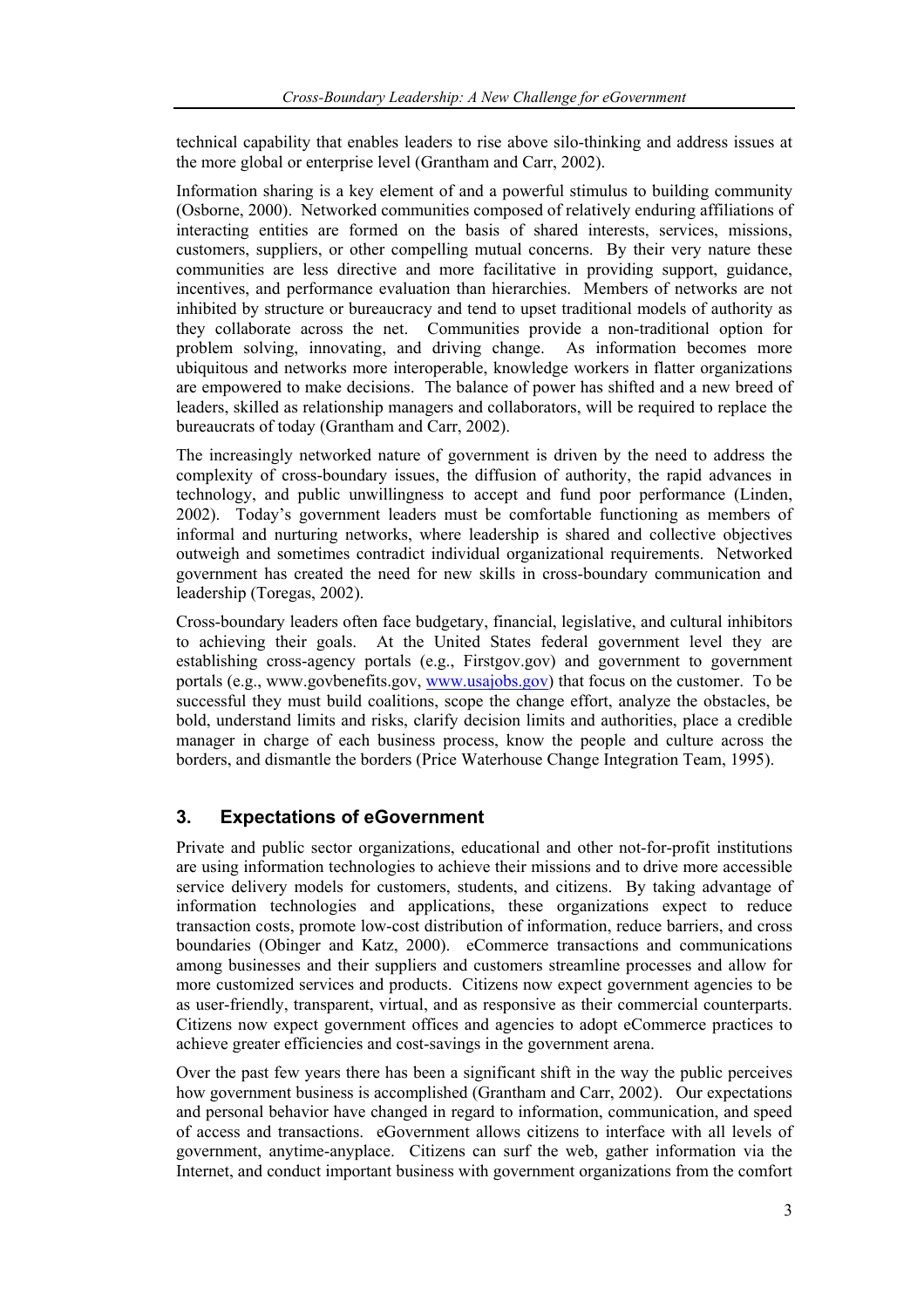of their homes, offices, or internet cafes around the globe. In addition to streamlining government and providing citizen-centric service delivery models, eGovernment is contributing to national security goals and homeland defense through multi-directional collaboration across all levels of government, both domestic and foreign. eGovernment is an opportunity and a mandate being addressed by governments and citizens world-wide.

The concept of eGovernment is thought by some to be the application of eCommerce concepts by government organizations while others think of eGovernment simply as government, using technology to drive citizen interaction. The roots of eGovernment can be found in the early 1990's when then U.S. Vice President Al Gore challenged government executives to reinvent the federal government, making it smarter, faster, and more effective. This was the first time government thought of the citizen as its customer. This also led to a major transformation in the way government employees thought about and performed their jobs (Gore, 1993). In *From Red Tape to Results: Creating a Government that Works Better and Costs Less*, Al Gore (1993) recommended partnerships that crossed internal and external boundaries to facilitate integrated service delivery models and collaborative policy development. Operating like a "boundary-less company," government should be a place where the primary loyalty of employees is to the citizen and cross-agency work is commonplace (Gore, 1993a). Subsequent legislation, such as the Paperwork Reduction Act of 1995 and the eGovernment Act of 2002 have their roots in the Government Productivity and Results Act of 1992 and the early work of the Clinton Administration.

Although great strides have been made in the transformation of government, many challenges lie ahead. The most significant obstacle to change can be found in the culture of government. The complex bureaucracies of government were patterned after the hierarchical models that grew out of the Industrial Age, where the rules-based focus was on process. This slow and costly approach of government has perpetuated itself over the decades, and its "emphasis on process steals resources from the real job: serving the customer" (Gore, 1993a). The culture and reward systems of government have socialized employees to look inward and to focus on their organization's goals, no matter how small or unconnected to the larger mission of the agency or public they serve. The challenge is to change a culture that is rooted in a legacy of standard operating procedures to one that is agile and more responsive to the citizens that government seeks to serve.

It is critical for agencies to embrace an enterprise approach to orchestrating the business of government. According to Ready (2004), the major obstacle to government transformation is that organizations tend to view leadership from a unit rather than enterprise perspective. Enterprise or cross-boundary leadership is "an unnatural act." Citizen-centric government will require leaders to adopt a new enterprise psychology, one that embraces collaboration and cross-agency information sharing. By redefining the enterprise to encompass all citizens, the "public" to which any organization or agency is responsible is enlarged. In the United States, the federal government tasked the Office of Management and Budget with the mandate to simplify and unify "the silo" redundant systems. Although these systems meet the needs of the individual constituencies, they are not interoperable and do not facilitate the level of information sharing required to serve customers effectively and efficiently.

In an effort to achieve an enterprise model, a consolidated effort is underway to bring multiple "silo" systems under a federal enterprise-wide eGovernment umbrella. Systems for common functions including travel, rule making, and payroll are being consolidated, implementing the "best of breed" systems across many agencies. These efforts are instrumental in changing the culture of government and implementing new processes that focus on best practices and sharing.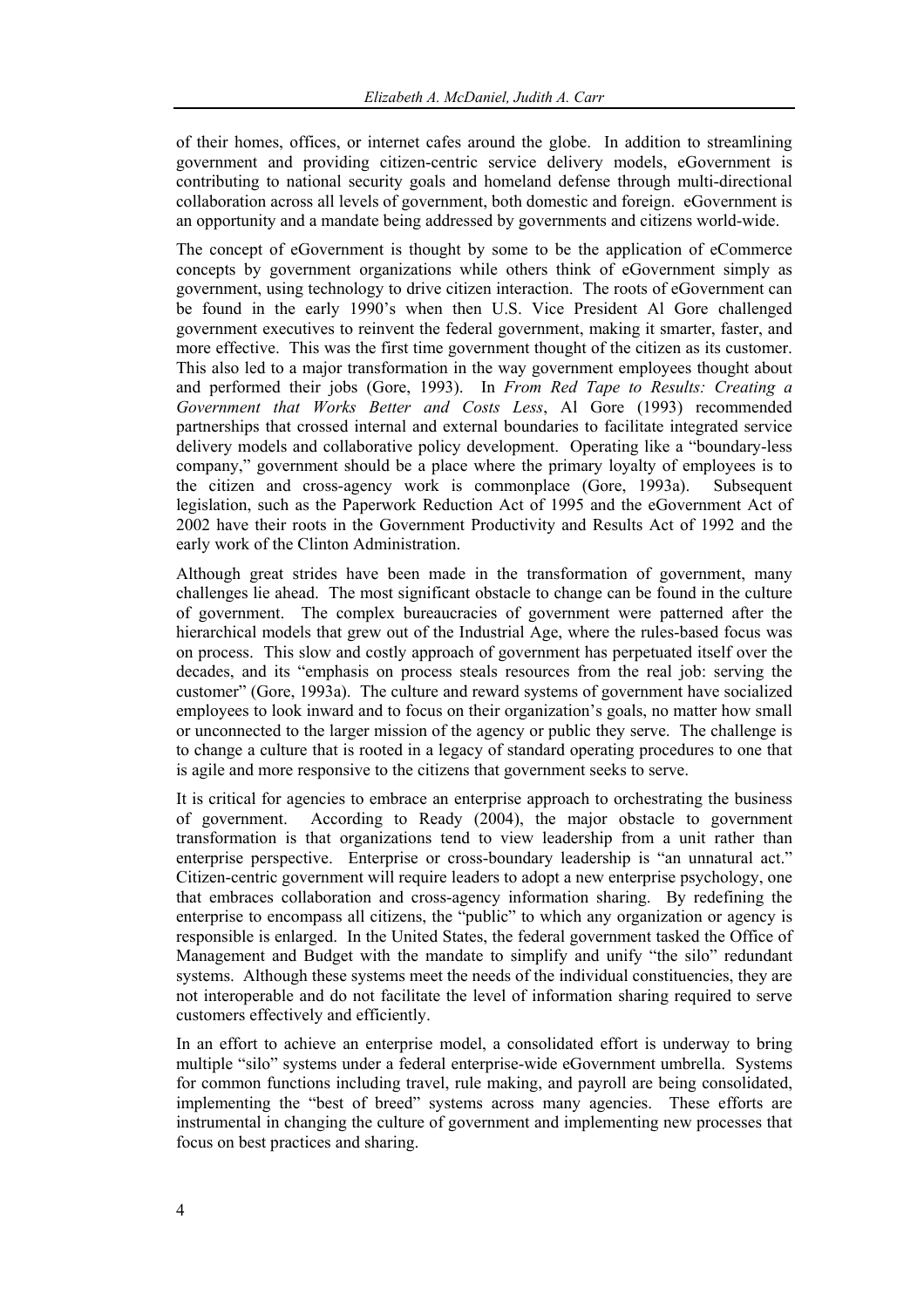For today's homeland security and law enforcement needs, federal agencies, state and local jurisdictions are creating compatible systems that make it possible to share data, so we can avoid the information gaps faced by the first responders on September 11th.

The challenges of reinventing government and implementing eGovernment reveal the complexity of conducting government across agencies, levels, and sectors. We face "wicked problems" as opposed to "tame problems" (Conklin, 2003) because of the size, complexity, and social issues of government. Wicked problems have no clear-cut solution, no fixed borders, and no experts who possess all the required knowledge. They demand collective intelligence, or more precisely, tools and methods to create shared understanding and shared commitment (Rittel and Webber, 1973). They require the collective wisdom of people with different perspectives and expertise across organizations and networks. Together the individual government entities can create enterprise solutions, sharing knowledge and perspectives and having conversations that cross many boundaries (Addelson, 2003).

# **4. eGovernment Calls for a New Kind of Leadership**

eGovernment requires a new paradigm of leadership. Sometimes called transformational leadership, the kind of leadership that is called for is characterized by inspirational motivation or the ability to mobilize and create community and commitment around common goals (Hartley and Allison, 2000). Community or cross-boundary leadership is focused on the whole, viewing the requirements of the individual organization as a component of the greater whole or the enterprise. Cross-boundary leadership requires that executives focus on satisfying citizen-customers, building multi-organizational capabilities, and aligning skills and behaviors to mission and processes (Ready, 2004). This new paradigm requires a new set of core values with an emphasis on building strategic competence. The challenge is to change the culture and the supporting systems of reward to foster enterprise- rather than silo-thinking. Historically, executives have built careers on their ability to lead autonomous units successfully. eGovernment requires that leaders "build alliances, links and networks with and between several organizations to achieve synergies, integration and joint outcomes" (Hartley and Allison, 2000). Successful leaders have well developed "vertical muscles" but leaders who assume responsibility for cross-boundary change initiatives need to exercise "horizontal muscles" (Price Waterhouse Change Integration Team, 1995).

Chief Information Officers, who ranked "making the business and cultural changes necessary for full eGovernment transformation" as second of their top ten concerns (Association for Federal Information Resources Management, 2002), and others who undertake leadership projects, are currently evaluated and rewarded for their performance related to the achievement of their IT organization's mission and goals. eGovernment initiatives compel executives to work across boundaries with their counterparts in other departments, organizations, agencies, and governments. Although the benefits of collaborative systems and data sharing seem obvious, leaders still face obstacles stemming from current culture, policies, reward systems, funding sources, regulations and laws (in some cases). One of the biggest challenges ahead will be to evaluate performance in terms of enterprise rather than organizational behavior.

Collaboration is a critical competency for an eGovernment leader. Actualizing shared goals requires collaboration in terms of sharing time, personnel, resources, and even credit with co-collaborators. According to the U.S. General Services Administration report *Government Without Boundaries* (2002), collaboration must be organized and efficient. It should permit different levels of participation, equally consider the priorities and issues across jurisdictions, respect different levels of technical maturity, and appreciate jurisdictional independence and identity. Collaborative ventures tend be more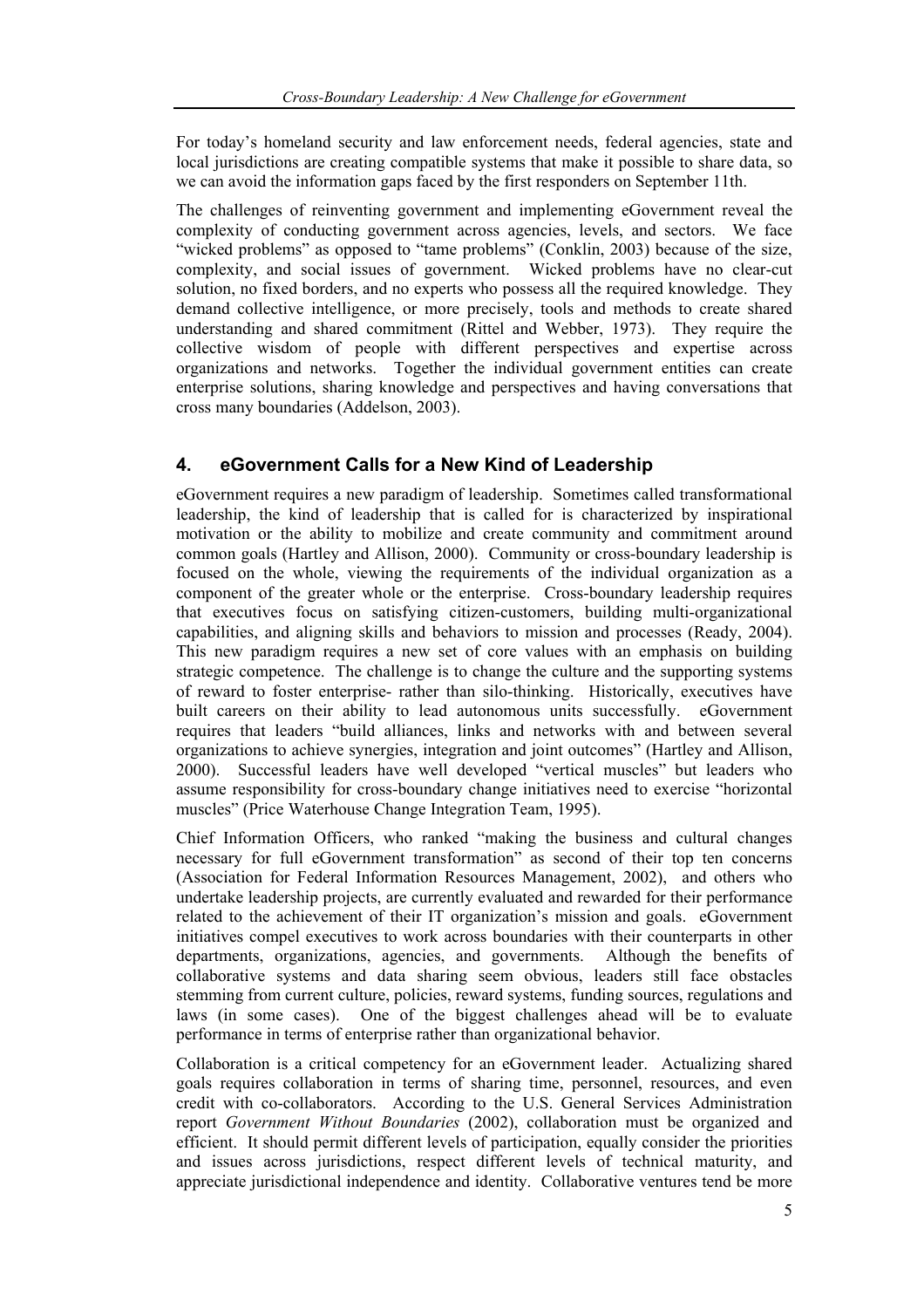attractive to smaller organizations lacking the funding and perhaps the intellectual capital to drive customized solutions for partners already heavily invested in an organizationspecific solution. As stated in *Government Without Boundaries* (2002), cross-boundary initiatives may create new risks, cause new complexity, and may result in reduced control for particular participants. Individual organizational needs, priorities, and legal frameworks are balanced against the needs of the collective vision to create an integrated solution that offers the promise of better overall service, long-lasting results, and lower costs.

This first generation of eGovernment leaders can be considered pioneers, breaking new ground and assuming personal risks by implementing cross-boundary initiatives. They are creating a reservoir of experiences of the best and worst practices for future generations of eGovernment leaders. They march to the drum beat of two masters because they must be true to their individual organization's mission, goals and objectives while contributing to the new cross-boundary enterprise. This often requires well developed relationship skills in both camps. The pioneers must be able to clearly articulate the value add of enterprise initiatives to their senior management. Subsequent generations of eGovernment leaders must continue in the footsteps of their predecessors. This will require a new generation of public servants who are skilled at communicating, coordinating, and collaborating as members of networks across sectors, levels, departments, and agencies. As participants in networks they must learn to foster trust among members, be selfless risk-takers, and effectively focus on intended outcomes of the new citizen-centric environment.

The new leaders must think systemically, influence others without relying on organizational authority, and share responsibility and accountability with other crossboundary participants. To be effective cross-boundary leaders must appreciate cultural and organizational differences, and appreciate, create, and take advantage of networks that rely on technology, management, policy, and people. In non-hierarchical organizations or networks leadership of individuals and organizations relies on collaboration, continual learning, diverse perspectives, profound change, and systems cognition (Bonous-Hammarth, 2001).

# **5. Educating Emerging eGovernment Leaders**

The authors and their colleagues at the Information Resources Management College of National Defense University, an accredited university funded by the U.S. Department of Defense (DoD), identified the importance of cross-boundary leadership for eGovernment leadership and have made it a fundamental competency in the certificate programs developed for next generation government leaders. The College offers graduate-level educational programs to middle to senior level employees across DOD and federal, state and local government. Many of its students, both military officers and civilian managers, are preparing for advanced levels of management and leadership. The Chief Information Officer (CIO) Certificate Program, the largest certificate program, seeks to develop students' critical thinking, knowledge, and skills related to information and information technology policy, planning, and performance. Leadership is a goal of the program because CIOs are strategic leaders in their organizations, responsible for facilitating change, and aligning essential information technology personnel and resources to achieve the organizational mission.

The design of a new program in eGovernment leadership was a logical next step. In 2000, the college began offering eBusiness and eChannels courses as part of the CIO Certificate Program. The faculty developed a course in eGovernment policy in response to the changing environment of government. In 2002, key faculty collaborated to describe the effective leader in current and future eGovernment and eMilitary roles and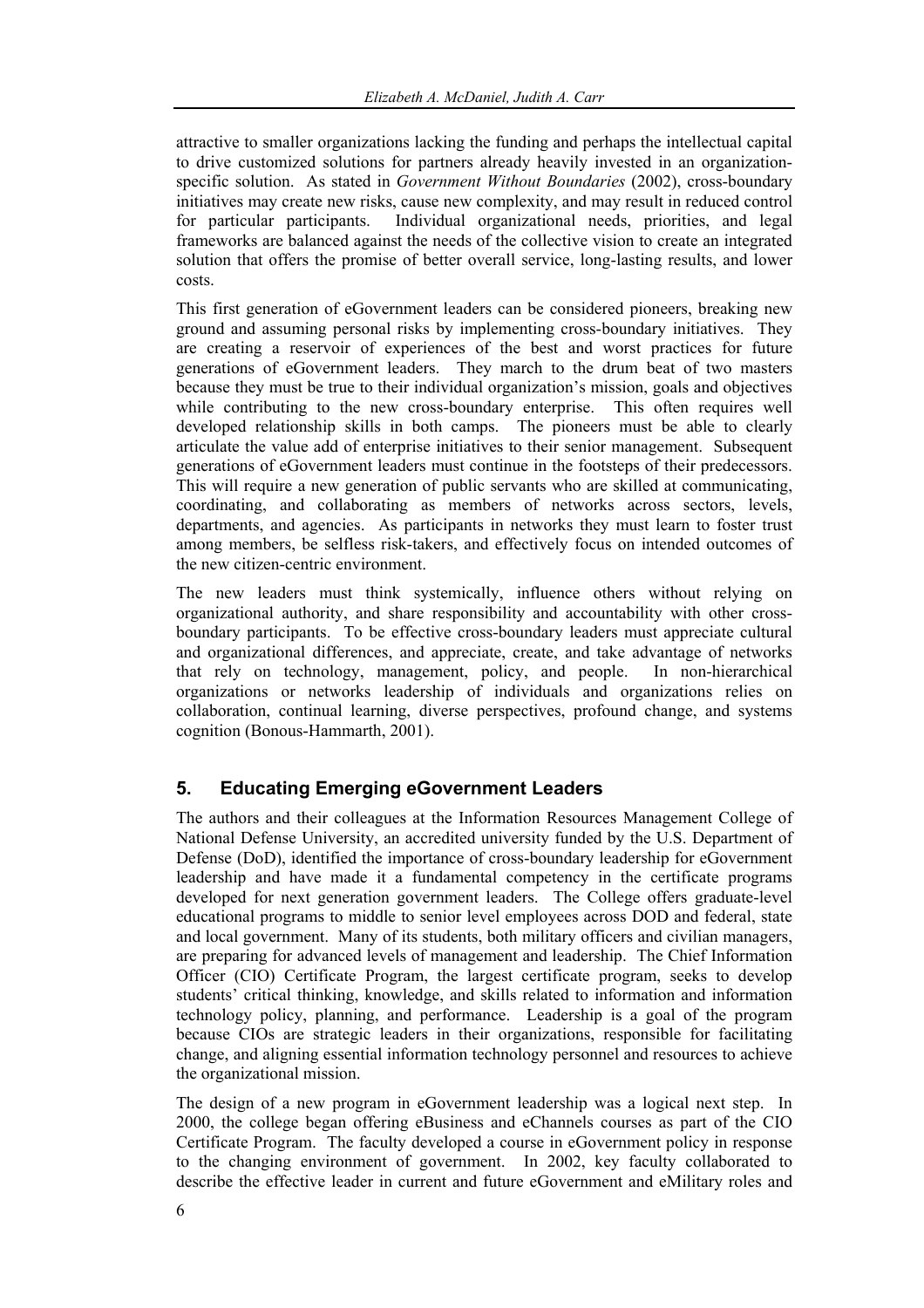organizations as one who demonstrates the knowledge and skills to set new directions, transforms processes and resource uses, and uses information strategically. The faculty further articulated thirteen competencies that describe what highly effective eGovernment leaders know and know how to do.

| eGOVERNMENT LEADERSHIP COMPETENCIES                    |                                                                                                    |                                                                                               |                                                                                                        |
|--------------------------------------------------------|----------------------------------------------------------------------------------------------------|-----------------------------------------------------------------------------------------------|--------------------------------------------------------------------------------------------------------|
| <b>SETTING NEW DIRECTIONS</b>                          |                                                                                                    |                                                                                               |                                                                                                        |
| Policy                                                 | Understanding the environment, principles,<br>policies, and foundations of eGovernment             |                                                                                               | "eGovernment"                                                                                          |
| Thinking                                               | Applying systems thinking to complex<br>eGovernment challenges                                     |                                                                                               |                                                                                                        |
| Planning                                               | Planning and organizing strategically for<br>eGovernment                                           |                                                                                               | "Information Management<br>Planning" or "eServices Planning<br>for Improved Government<br>Performance" |
| Change                                                 | Transforming organizations and cultures to<br>sustain eGovernment                                  |                                                                                               | "Transforming to eGovernment"                                                                          |
| <b>TRANSFORMING PROCESSES &amp; RESOURCE USE</b>       |                                                                                                    |                                                                                               |                                                                                                        |
| Collaboration                                          | Collaborating across boundaries to<br>achieve eGovernment goals                                    |                                                                                               |                                                                                                        |
| Architecture and<br>Enterprise<br>Integration          | Understanding and applying effective<br>architecture and systems for<br>eGovernment                | "Enterprise Architecture for<br>Managers" or "Enterprise Resource<br>Planning"                |                                                                                                        |
| Human Capital                                          | Using new models to extend human<br>capital for eGovernment                                        | "Strategic Human Capital<br>Management Issues'                                                |                                                                                                        |
| Financial<br>Resources and<br>Investment<br>Management | Planning and managing funds and<br>resources strategically for eGovernment                         | "Information Technology Capital<br>Planning"                                                  |                                                                                                        |
| Performance<br>Management                              | Managing performance-based<br>eGovernment programs and projects                                    | "Measuring Results of Organizational<br>Performance" or "Strategic<br>Management of Websites" |                                                                                                        |
| Execution/Imple<br>mentation                           | Moving from concept to reality                                                                     |                                                                                               |                                                                                                        |
| <b>USING INFORMATION STRATEGICALLY</b>                 |                                                                                                    |                                                                                               |                                                                                                        |
| Information and<br>Knowledge<br>Resources              | Providing the right information and<br>knowledge at the right time within and<br>across boundaries | "Data Management System" or<br>"Homeland Security" or "Knowledge<br>Management"               |                                                                                                        |
| Security and<br>Privacy                                | Balancing security, privacy, access<br>issues, and protection of information for<br>eGovernment    | "Security, Privacy, and Access Issues<br>in eGovernment"                                      |                                                                                                        |
| Technologies                                           | Understanding strategic uses of<br>information through the use of<br>technologies                  |                                                                                               |                                                                                                        |

*Table 1: The eGovernment Leadership Certificate Program* 

To validate the eGovernment competencies the college invited fifty thought leaders in government to review the draft eGovernment leadership competencies and to provide feedback. Twenty-five thought leaders attended meetings to discuss the intellectual underpinnings of an academic program to be built on these competencies. Using the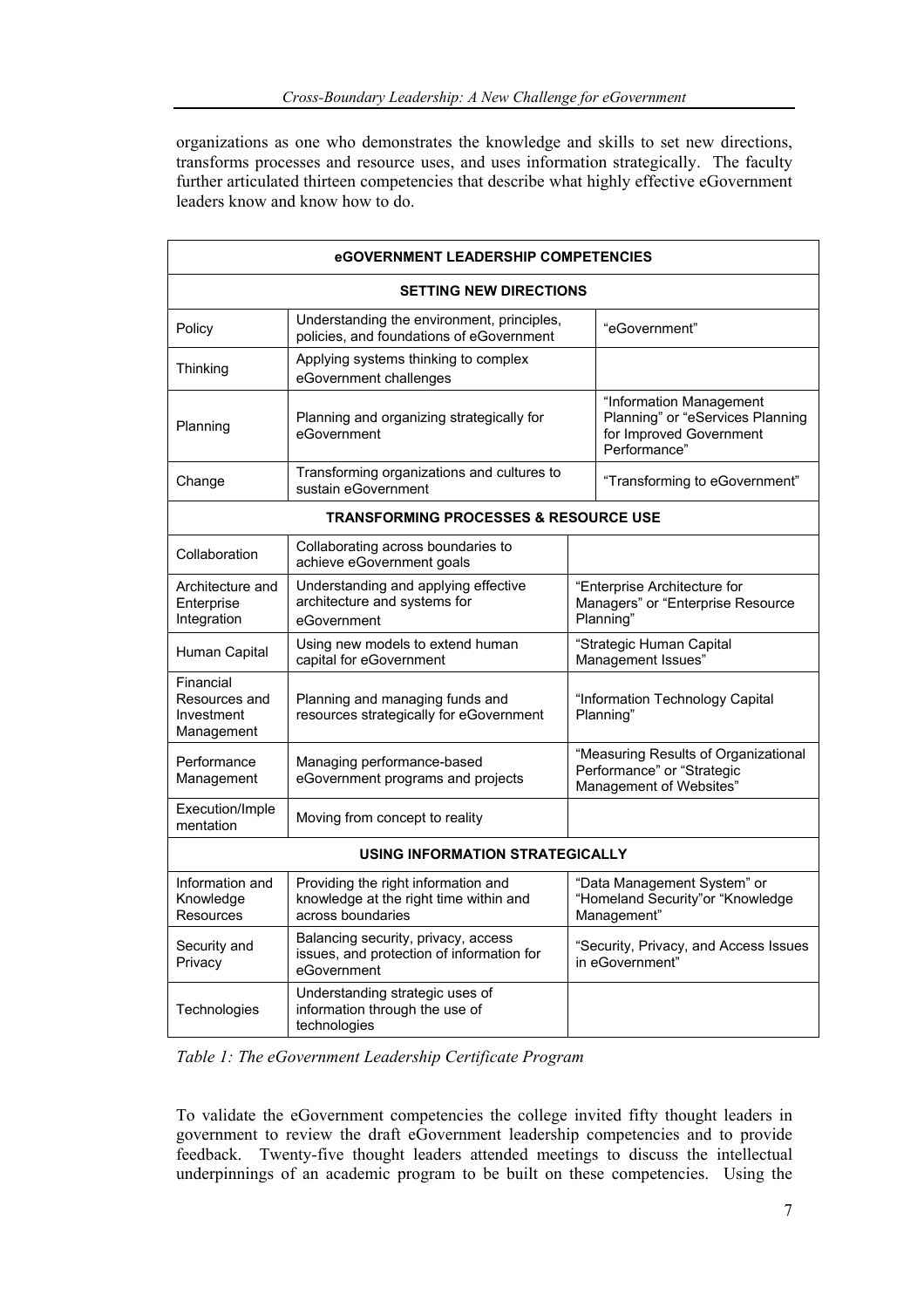ideas, critical issues, and controversies they identified, the faculty developed a curriculum for emerging eGovernment leaders. The revised competencies became the framework for a curriculum containing courses offered in the CIO Certificate Program as well as new ones for the new program. Figure 1 aligns the thirteen competencies with the associated courses or course options in the eGovernment Leadership Certificate program; some courses are required and some may be selected from among alternatives. Cross-boundary leadership, systems thinking, collaboration, and relevant information technologies are integrated across courses along with global perspectives and best practices.

## **6. Integrating Cross-Boundary Leadership into the Curriculum**

Cross-boundary leadership is an explicit learning outcome of the eGovernment Leadership Certificate Program. The faculty has integrated the concepts of crossboundary leadership into their courses by specifying leadership development objectives, instruction, activities, opportunities, and assessments related to the content of the courses. To accomplish this, the professors, who are multi-disciplinary in their academic and professional perspectives, engage in discussions, workshops, and scholarly activities related to cross-boundary leadership, collaboration, and systems thinking. As they embrace the concepts of cross-boundary leadership, they are reframing and enriching their courses to include these foundational skills and competencies, as well as relevant global eGovernment perspectives and best practices. The appropriate technologies related to eGovernment are being integrated across courses as well. The curriculum is constantly under review to ensure that the program is achieving its objectives.

The eGovernment Leadership Certificate is built on several assumptions. One is that leadership can be taught. A second is that the kind of leadership needed to achieve the goals of eGovernment is different from the kind of leadership that is focused primarily on achieving the goals of the leader's organization. A third assumption is that the program can change the leadership behavior of its graduates. Effective eGovernment leadership is all about behaving in new ways, ways that acknowledge organizational contributions and celebrate and reward inter-organizational achievements. eGovernment leaders, through their actions, must motivate superior individual performance and build high performing organizations and networks – not for personal or organizational credit – but to achieve broader societal goals – goals that can only be realized by cross-boundary communication, cooperation, and collaboration.

Every course cohort is viewed as a learning community of adult learners. The students represent various organizations and bring rich perspectives that contribute to the intellectual capital of the course. Faculty takes advantage of the heterogeneity of the members of the class by building expertise vicariously and cross-boundary solutions through assignments and class activities. Using a seminar approach, the faculty facilitates active learning using case studies, team projects, joint papers and presentations that challenge students to understand multiple points of view and to collaborate on problems and solutions during class. Faculty provides immediate guidance on the processes and feedback on opportunities to practice new learning and leadership tasks.

# **7. Conclusion**

The challenges of leadership in this networked age offer great promise and great challenges. Successful leaders must manage across networks and leverage partnerships and resources across organizational boundaries. The academic program described in this paper, the first of its kind, focuses on the development of cross-boundary leadership to advance an eGovernment agenda. The concepts that underlie cross-boundary leadership will be enriched through on-going validation and research with cross-boundary leaders,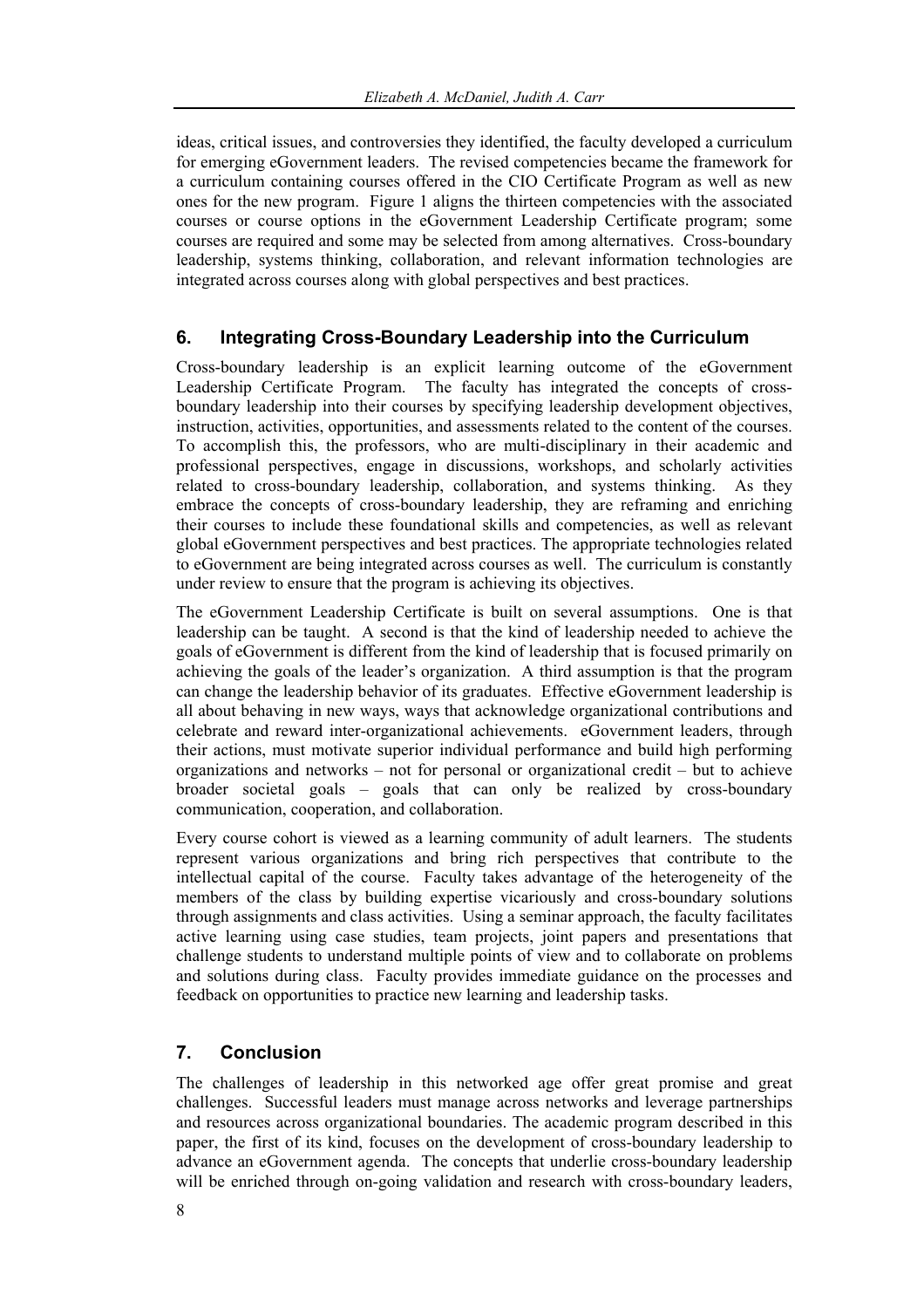and the findings will inform the educational program described in this paper. The impact of the program in developing cross-boundary leadership will be continually assessed by engaging the graduates in dialogue about their efforts to advance an E-government agenda.

The views expressed in this article are those of the authors and do not reflect the official policy or position of the National Defense University, the Department of Defense, or the U.S. Government.

#### **References**

- Addleson, M. (2003). *An overview of cross-boundary leadership*. Unpublished manuscript, George Mason University.
- Association for Federal Information Resources Management. (2002). *The Federal Chief Information Officer: Seventh Annual Top Ten Challenges Survey*. Retrieved from http://www.affirm.org
- Bonous-Hammarth, M. (2001). *Developing social change agents: Leadership development for the 1990s and beyond*. In C. L. Outcalt, S. K. Faris, & K. N. McMahon (Eds.), *Developing Non-Hierarchical Leadership on Campus: Case Studies and Best Practices in Higher Education.* 34-200. Westport, CT: Greenwood Press.
- Conklin, J. (2003). *Wicked problems and social complexity*. Retrieved from http://cognexus.org/id29.htm
- Gore, A. (1993a). *From Red Tape to Results: Creating a Government that Works Better & Costs Less: The Report of the National Performance Review*. New York: Plume.
- Gore, A. (1993). *Transforming organizational Structure: Accompanying Report of the National Performance Review*. Washington, DC: Office of the Vice President.
- Grantham, C., & Carr, J.A. (2002*). Consumer Evolution: Nine Effective Strategies for Driving Business Growth.* New York: Wylie and Sons.
- Hartley, J. & Allison, M. (2000). The Role of Leadership in the Modernization and Improvement of Public Services. *Public Money and Management.* 2000, April, 35-39.
- Kettl, D. F. (2000). *The Global Public Management Revolution: A Report on the Transformation of Government.* Washington, DC: Brookings Institution Press.
- Linden, R. M. (2002). *Working Across Boundaries: Making Collaboration Work in Government and Nonprofit Organizations*. San Francisco: Jossey-Bass.
- Oblinger, D.G., & Katz, R.N. (2000). *Navigating the sea of "E."* In R.N. Katz & D.G. Oblinger (Eds.), *The "E" is for Everything: E-Commerce, E-business, and E-Learning in Higher Education*. San Francisco: Jossey-Bass.
- Osborne, D., & Plastrik, P. (2000). *The Reinventor's Fieldbook: Tools for Transforming Your Government.* San Francisco: Jossey-Bass.
- Price Waterhouse Change Integration Team. (1995). *Better Change: Best Practices for Transforming Your Organization*. Chicago: Irwin Professional Publishing.
- Ready, D. A. (2004, Spring). Leading at the Enterprise Level [Electronic version]. *MIT Sloan Management Review,* 45:3, 87-91.